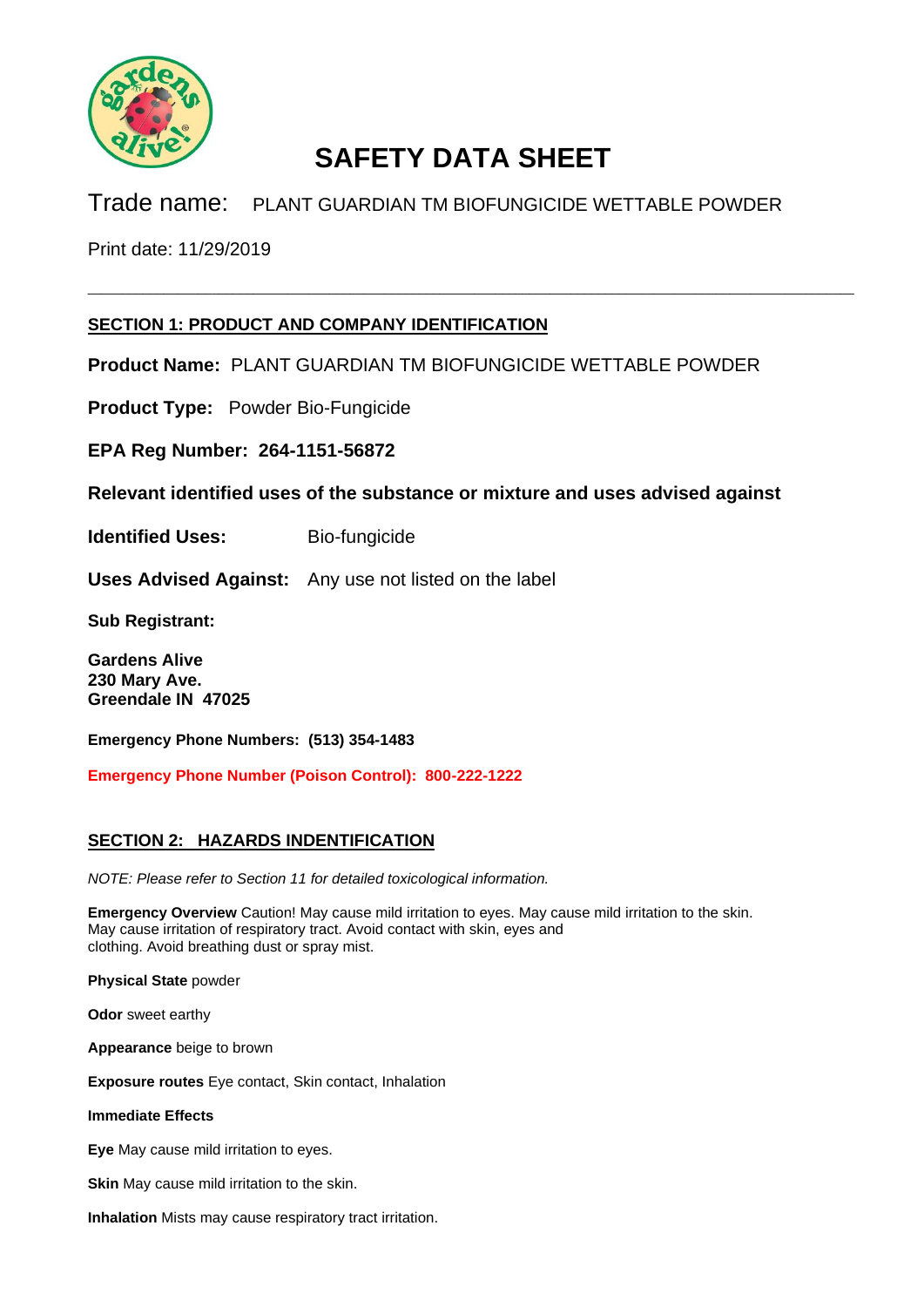

### Trade name: PLANT GUARDIAN TM BIOFUNGICIDE WETTABLE POWDER

Print date: 11/29/2019

### **SECTION 3: COMPOSITION/INFORMATION ON INGREDIENTS**

**Hazardous Component Name CAS-No. Average % by Weight**

Bacillus subtilis, strain QST 713 14.60

foam, dry chemical or carbon dioxide.

### **SECTION 4: FIRST AID MEASURES**

**General** When possible, have the product container or label with you when calling a poison control center or doctor or going for treatment.

**Eye** Hold eye open and rinse slowly and gently with water for 15-20 minutes. Remove contact lenses, if present, after the first 5 minutes, then continue rinsing eye. Call a physician or poison control center immediately.

**Skin** Take off contaminated clothing and shoes immediately. Wash off immediately with plenty of water for at least 15 minutes. Call a physician or poison control center immediately.

**Ingestion** Call a physician or poison control center immediately. Rinse out mouth and give water in small sips to drink. DO NOT induce vomiting unless directed to do so by a physician or poison control center. Never give anything by mouth to an unconscious person. Do not leave victim unattended.

**Inhalation** Move to fresh air. If person is not breathing, call 911 or an ambulance, then give artificial respiration, preferably mouth-to-mouth if possible. Call a physician or poison control center immediately.

#### **Notes to physician**

**Treatment** Appropriate supportive and symptomatic treatment as indicated by the patient's condition is recommended. There is no specific antidote.

### **SECTION 5: FIREFIGHTING MEASURES**

| <b>Flash point</b>              | no data available                  |
|---------------------------------|------------------------------------|
| <b>Autoignition temperature</b> | no data available                  |
| Lower Flammability<br>Limit     | no data available                  |
| <b>Upper Flammability Limit</b> | no data available                  |
| <b>Explosiveness</b>            | no data available                  |
| Suitable extinguishing<br>Media | Use water spray, alcohol-resistant |

# **Fire Fighting**

### **Instructions**

Use appropriate extinguishing media for material that is supplying fuel. Keep out of smoke. Fight fire from upwind position. Cool closed containers exposed to fire with water spray. Do not allow run-off from fire fighting to enter drains or water courses. Firefighters should wear NIOSH approved self-contained breathing apparatus and full protective clothing.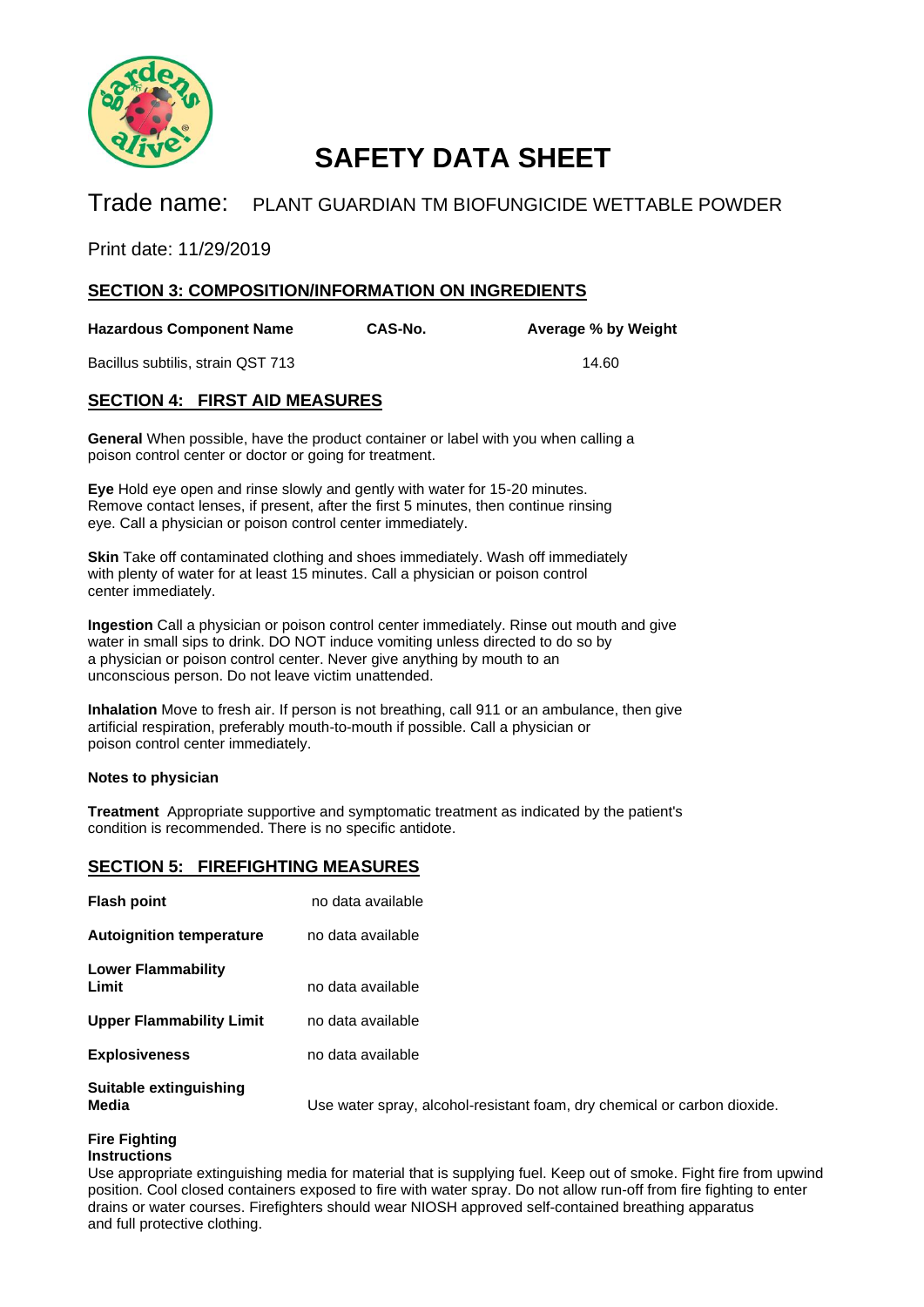

### Trade name: PLANT GUARDIAN TM BIOFUNGICIDE WETTABLE POWDER

Print date: 11/29/2019

### **SECTION 6: ACCIDENTAL RELEASE MEASURES**

- **Personal precautions** Keep unauthorized people away. Isolate hazard area. Avoid contact with spilled product or contaminated surfaces.
- **Methods for cleaning up** Soak up with inert absorbent material (e.g. sand, silica gel, acid binder, universal binder, sawdust). Collect and transfer the product into a properly labelled and tightly closed container. Clean contaminated floors and objects thoroughly, observing environmental regulations.
- **Additional advice** Use personal protective equipment. Do not allow to enter soil, waterways or waste water canal.

### **SECTION 7: HANDLING AND STORAGE**

#### **Handling procedures** Ensure adequate ventilation. Handle and open container in a manner as to prevent spillage.

**Storing Procedures** Store in a cool, dry place and in such a manner as to prevent cross contamination with other crop protection products, fertilizers, food, and feed. Store in original container and out of the reach of children, preferably in a locked storage area.

Keep away from direct sunlight.

| Work/Hygienic     |  |
|-------------------|--|
| <b>Procedures</b> |  |

Remove Personal Protective Equipment (PPE) immediately after handling this product. Remove soiled clothing immediately and clean thoroughly before using again. Wash thoroughly and put on clean clothing.

### **SECTION 8: EXPOSURE CONTROLS / PERSONAL PROTECTION**

| <b>General Protection</b>     | There are no known hazards associated with this product when used according<br>to the label directions. The following guidelines should be followed.<br>Do not breathe dust or spray mist. Avoid contact with skin and eyes.<br>Wash hands thoroughly with soap and water after handling and before eating,<br>drinking, chewing gum, using tobacco, using the toilet or applying cosmetics. |  |
|-------------------------------|----------------------------------------------------------------------------------------------------------------------------------------------------------------------------------------------------------------------------------------------------------------------------------------------------------------------------------------------------------------------------------------------|--|
| <b>Eye/Face Protection</b>    | Safety glasses with side-shields                                                                                                                                                                                                                                                                                                                                                             |  |
| <b>Hand protection</b>        | Chemical-resistant gloves made of waterproof material such as neoprene, butyl<br>rubber, barrier laminate or nitrile rubber.                                                                                                                                                                                                                                                                 |  |
| <b>Body Protection</b>        | Wear long-sleeved shirt and long pants and shoes plus socks.                                                                                                                                                                                                                                                                                                                                 |  |
| <b>Respiratory protection</b> | No personal respiratory protective equipment normally required.<br>When respirators are required, select NIOSH approved equipment based on<br>actual or potential airborne concentrations and in accordance with the<br>appropriate regulatory standards and/or industry recommendations.                                                                                                    |  |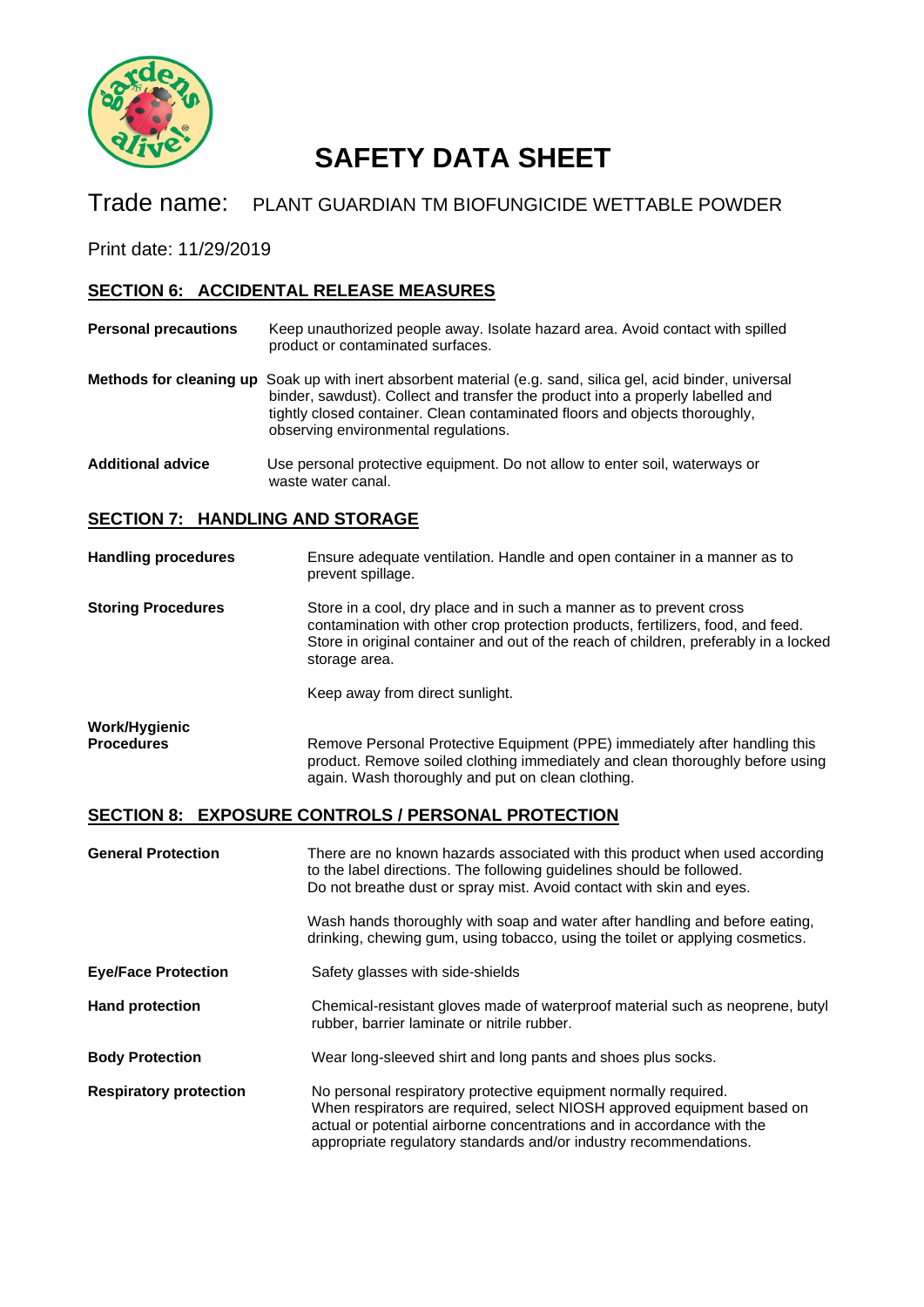

Trade name: PLANT GUARDIAN TM BIOFUNGICIDE WETTABLE POWDER

Print date: 11/29/2019

### **SECTION 9. PHYSICAL AND CHEMICAL PROPERTIES**

| Appearance                                | beige to brown          |
|-------------------------------------------|-------------------------|
| <b>Physical State</b>                     | powder                  |
| Odor                                      | sweet earthy            |
| рH                                        | $4.7 - 7.5(1%)$         |
| <b>Vapor Pressure</b>                     | no data available       |
| Vapor Density (Air = 1)                   | no data available       |
| <b>Bulk density</b>                       | $28$ lb/ft <sup>3</sup> |
| <b>Evaporation rate</b>                   | no data available       |
| <b>Boiling Point</b>                      | not applicable          |
| <b>Melting / Freezing Point</b>           | not applicable          |
| <b>Water solubility</b>                   | dispersible             |
| <b>Minimum Ignition Energy</b>            | no data available       |
| Partition coefficient: noctanol/<br>Water | no data available       |
| <b>Viscosity</b>                          | not applicable          |

### **SECTION 10: STABILITY AND REACTIVITY**

**Conditions to avoid** Extremes of temperature and direct sunlight.

**Incompatibility** no data available

**Hazardous Decomposition Products** no data available

**Hazardous reactions** No hazardous reactions when stored and handled according to prescribed instructions.

**Chemical Stability** Stable under normal conditions.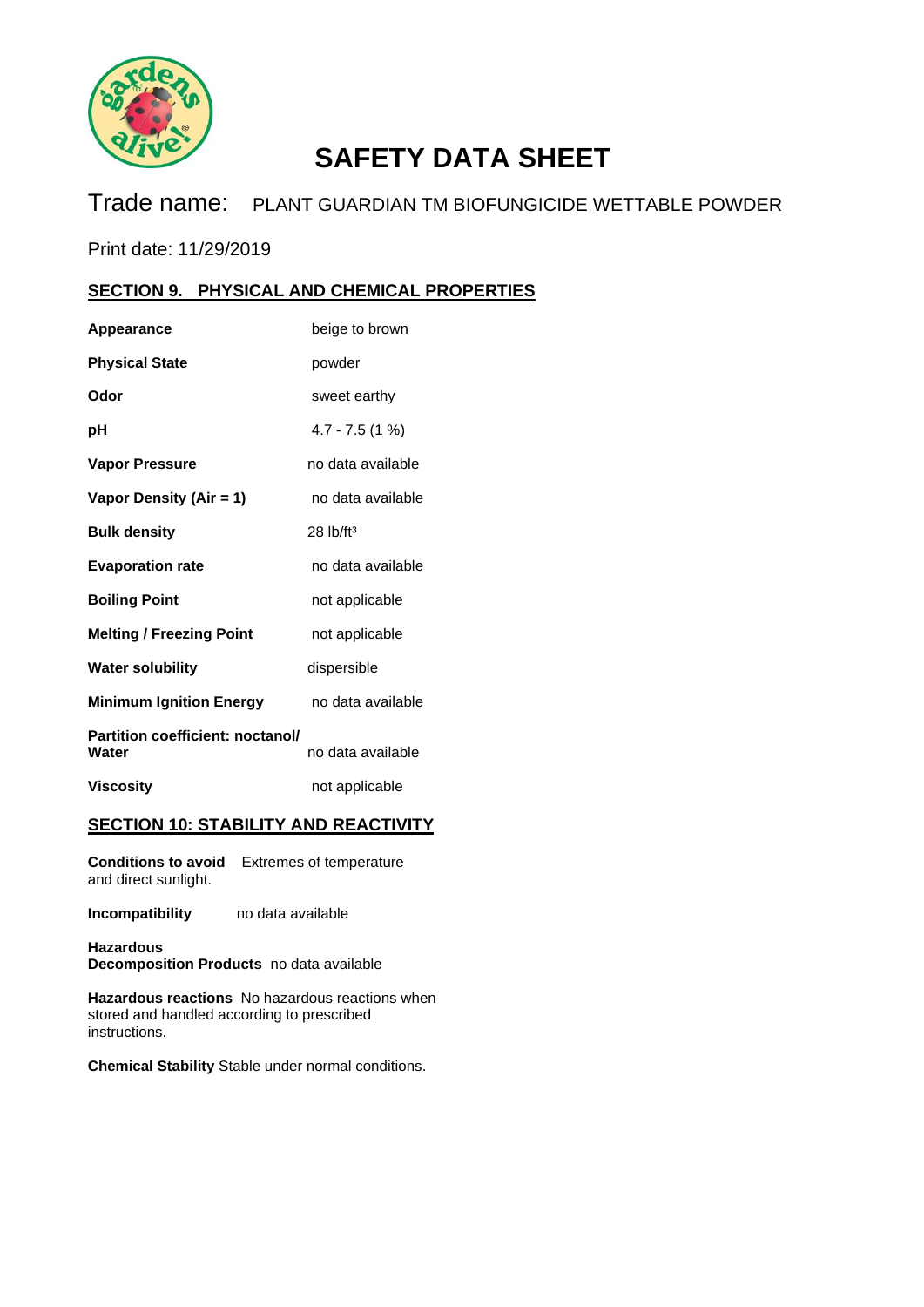

## Trade name: PLANT GUARDIAN TM BIOFUNGICIDE WETTABLE POWDER

Print date: 11/29/2019

### **SECTION 11: TOXICOLOGICAL INFORMATION**

Acute toxicity studies have not been performed on this formulation. Acute data provided is from a similar formulation.

|                              | <b>Acute oral toxicity</b>       | rat: LD50: > 2,000 mg/kg                                                                                            |
|------------------------------|----------------------------------|---------------------------------------------------------------------------------------------------------------------|
| <b>Acute dermal toxicity</b> |                                  | rabbit: LD50: $>$ 2,000 mg/kg                                                                                       |
|                              | <b>Acute inhalation toxicity</b> | rat: LC50: 0.63 mg/l<br>Determined in the form of liquid aerosol.<br>Highest attainable concentration.<br>No deaths |
| <b>Skin irritation</b>       |                                  | rabbit: No skin irritation                                                                                          |
| Eye irritation               |                                  | rabbit: No eye irritation                                                                                           |
| <b>Sensitisation</b>         |                                  | guinea pig: Non-sensitizing.                                                                                        |
| <b>ACGIH</b>                 | None                             |                                                                                                                     |
| <b>NTP</b>                   | None.                            |                                                                                                                     |
| <b>IARC</b>                  | None.                            |                                                                                                                     |
| <b>OSHA</b>                  | None.                            |                                                                                                                     |

### **SECTION 12: ECOLOGICAL INFORMATION**

#### **Environmental Precautions**

Do not allow to get into surface water, drains and ground water. Do not contaminate surface or ground water by cleaning equipment or disposal of wastes, including equipment wash water. Apply this product as specified on the label.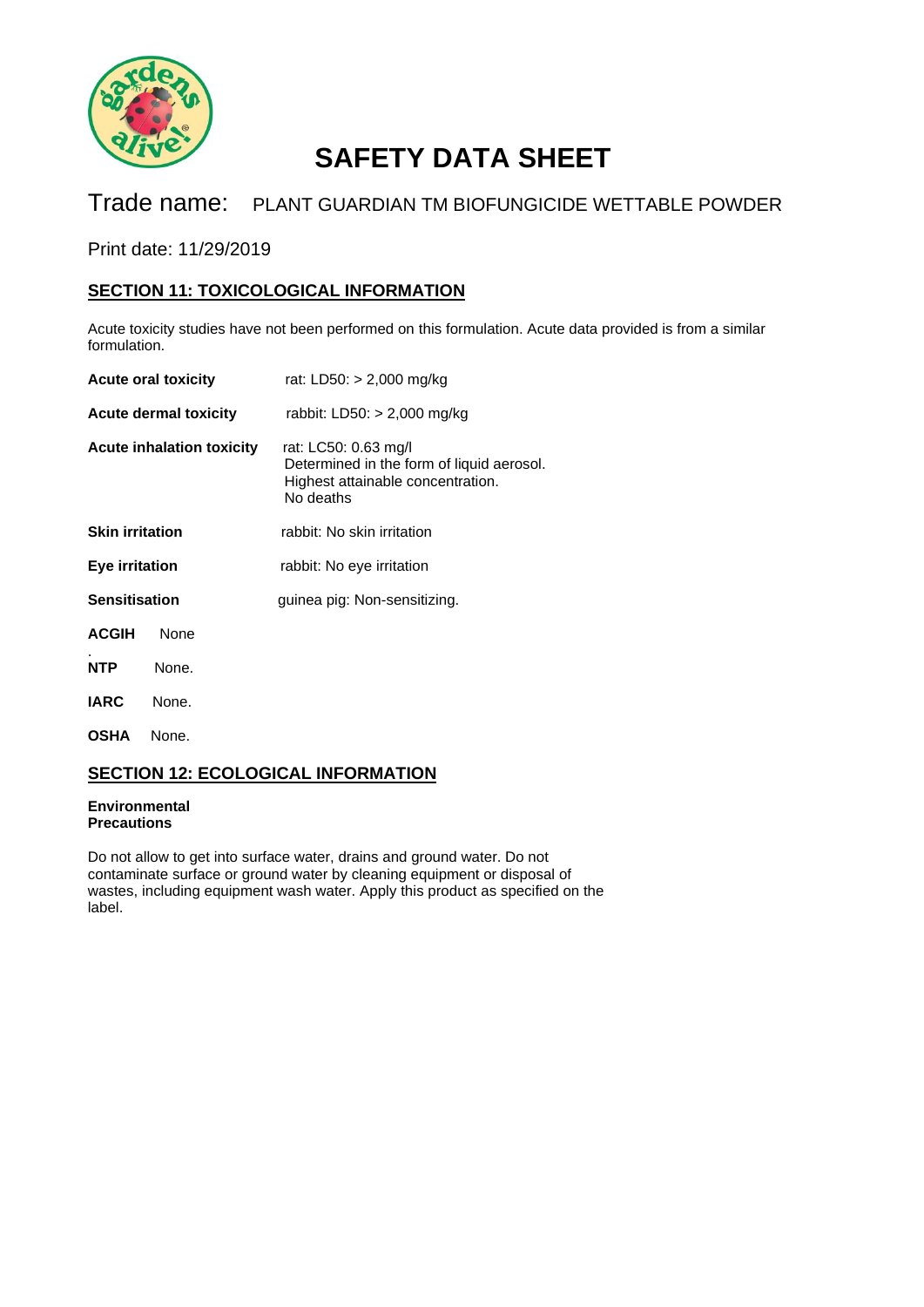

## Trade name: PLANT GUARDIAN TM BIOFUNGICIDE WETTABLE POWDER

Print date: 11/29/2019

### **SECTION 13: DISPOSAL CONSIDERATION**

#### **General Disposal Guidance**

It is best to use all of the product in accordance with label directions. If it is necessary to dispose of unused product, please follow container label instructions and applicable local guidelines. Never place unused product down any indoor or outdoor drain.

#### **Container Disposal**

Consult state and local regulations regarding the proper disposal of container. Follow advice on product label and/or leaflet.

#### **RCRA Information**

Characterization and proper disposal of this material as a special or hazardous waste is dependent upon Federal, State and local laws and are the user's

responsibility. RCRA classification may apply.

### **SECTION 14: TRANSPORT INFORMATION**

According to national and international transport regulations this material is not classified as dangerous goods / hazardous material.

### **SECTION 15: REGULATORY INFORMATION**

**EPA Registration No.** 264-1151 **US Federal Regulations TSCA list**  None.

**US. Toxic Substances Control Act (TSCA) Section 12(b) Export Notification (40 CFR 707, Subpt D)** None.

**SARA Title III - Section 302 - Notification and Information** None.

**SARA Title III - Section 313 - Toxic Chemical Release Reporting** None.

#### **US States Regulatory Reporting CA Prop65**

This product does not contain any substances known to the State of California to cause cancer. This product does not contain any substances known to the State of California to cause reproductive harm.

**US State Right-To-Know Ingredients** None.

**Canadian Regulations Canadian Domestic Substance List** None.